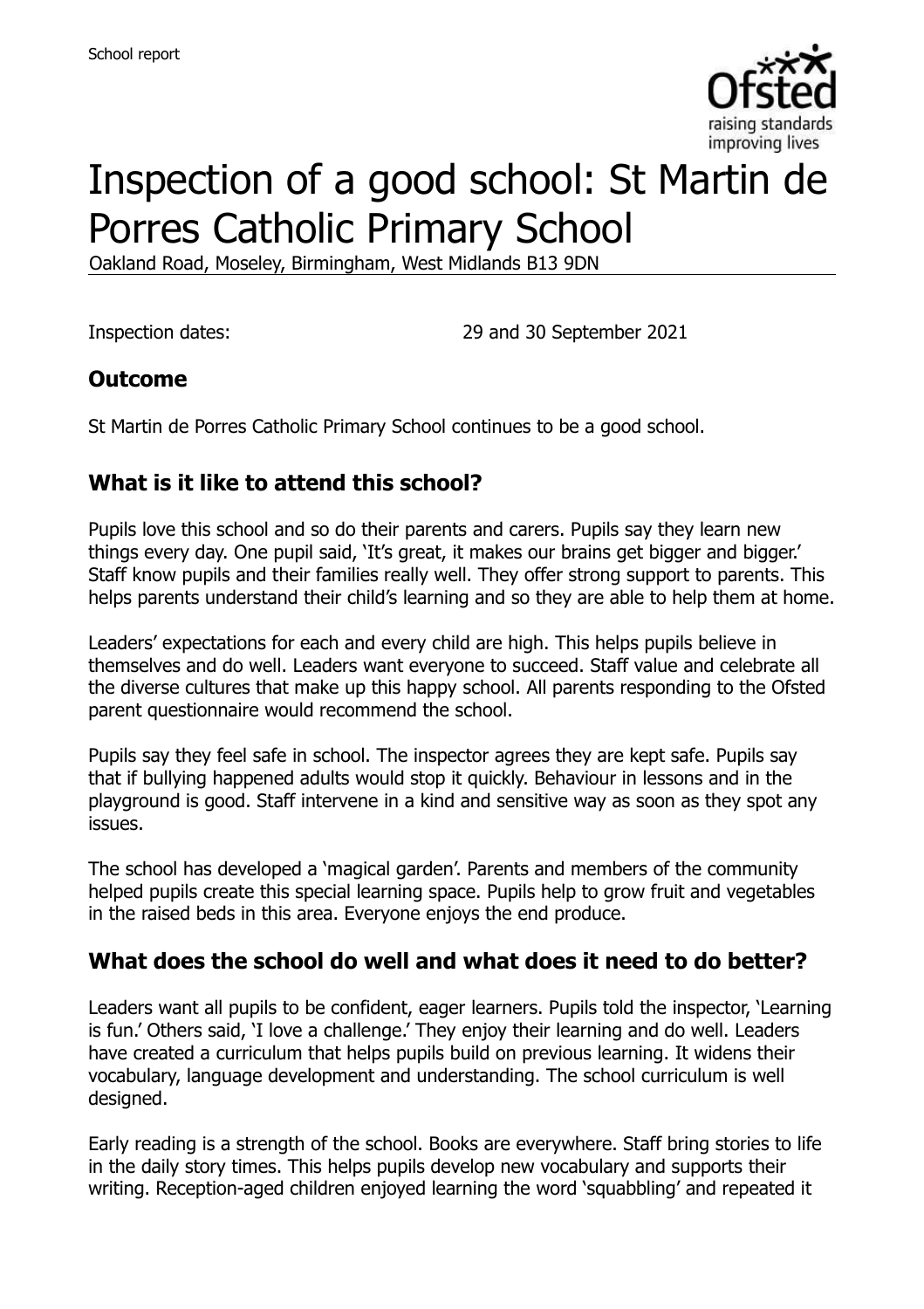

after the teacher. Pupils in Year 6 enjoyed exploring the language choices made in a Michael Morpurgo novel.

Leaders ensure phonics is well planned. Staff receive high-quality training that helps them teach phonics well. The use of experienced teaching assistants to support pupils who are falling behind is effective. Pupils decode and blend words well. This helps them to read books, well matched to the sounds they know, with accuracy and fluency. Leaders believe in the importance of teaching each pupil to read as early as possible. They offer effective targeted support, and help parents hear their children read, so no pupil struggles.

Pupils enjoy learning about art and famous artists. Clear planning helps pupils develop knowledge and skills. Artists' work helps pupils explore and practise their skills. Leaders have introduced sketch-books so pupils can experiment. They have planned key vocabulary into the art curriculum, which pupils use enthusiastically.

Leaders have reviewed the mathematics curriculum. Leaders' plans are effective. Pupils' arithmetic skills are good. Leaders are working well to develop problem-solving skills. Pupils talk about mathematics and explain their reasoning with increasing confidence. They could tell the inspector what they have learned in the past and how this helps them with new learning. They enjoy the 'five-a-day' challenges that revisit previous learning.

Sometimes, in mathematics, staff do not expect enough of pupils, especially those who are higher-attaining. Work is not suitably demanding enough to help pupils build on what they already know and can do. This means that some pupils, including those in early years, do not achieve as well as they could.

Staff support pupils with special educational needs and/or disabilities (SEND) well. Staff step in quickly when pupils need help. Leaders use external agencies effectively. Pupils with SEND take part in all aspects of school life. Expectations of these pupils are high. Staff adapt learning carefully to meet pupils' needs, allowing them to feel secure and to succeed.

Pupils take on extra responsibilities in school. They enjoy visits to the theatre, museums and local parks. Pupils in Years 5 and 6 go on residential trips. The school supports a range of charities. All pupils take part in after-school sporting clubs. Many learn to play a musical instrument. As a result, pupils develop wider skills and talents.

Pupils told the inspector they have lots of friends and enjoy learning about the different cultures celebrated in school. Pupils care for each other. They know it is important to treat others kindly. Pupils know staff care about them. Pupils' attendance is good.

Staff are happy in school. They feel valued by leaders. Governors take staff well-being seriously.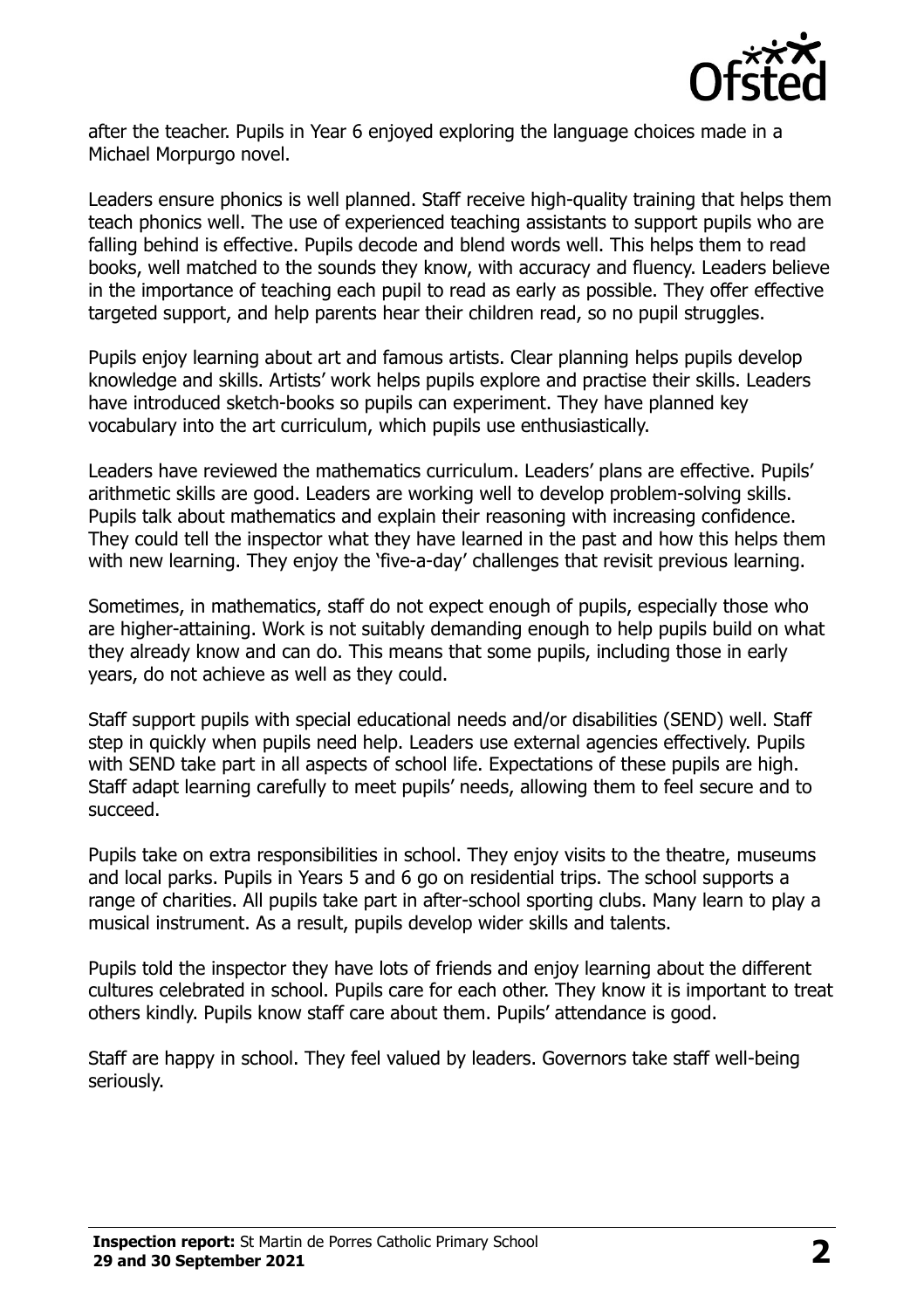

# **Safeguarding**

The arrangements for safeguarding are effective.

All staff and leaders care about the pupils and their families. Safeguarding is at the forefront of their minds. Staff follow safeguarding procedures confidently. Pupils learn in a safe environment. Pupils know how to keep themselves safe, including when online. They understand why it is important to stay safe and help others keep safe.

Training is rigorous and includes everybody. Governors take their responsibilities seriously and carry out all the required checks before appointing staff. Vulnerable families receive swift support from the school, which they welcome.

### **What does the school need to do to improve?**

#### **(Information for the school and appropriate authority)**

Expectations of the most able pupils are not always high enough. As a result, these pupils do not achieve as well as they could. Leaders should ensure that work set is sufficiently demanding so that pupils consistently build on what they know and can do from the moment they start in early years.

#### **Background**

When we have judged a school to be good, we will then normally go into the school about once every four years to confirm that the school remains good. This is called a section 8 inspection of a good or outstanding school, because it is carried out under section 8 of the Education Act 2005. We do not give graded judgements on a section 8 inspection. However, if we find evidence that a school would now receive a higher or lower grade, then the next inspection will be a section 5 inspection. Usually this is within one to two years of the date of the section 8 inspection. If we have serious concerns about safeguarding, behaviour or the quality of education, we will deem the section 8 inspection as a section 5 inspection immediately.

This is the second section 8 inspection since we judged the school to be good in March 2012.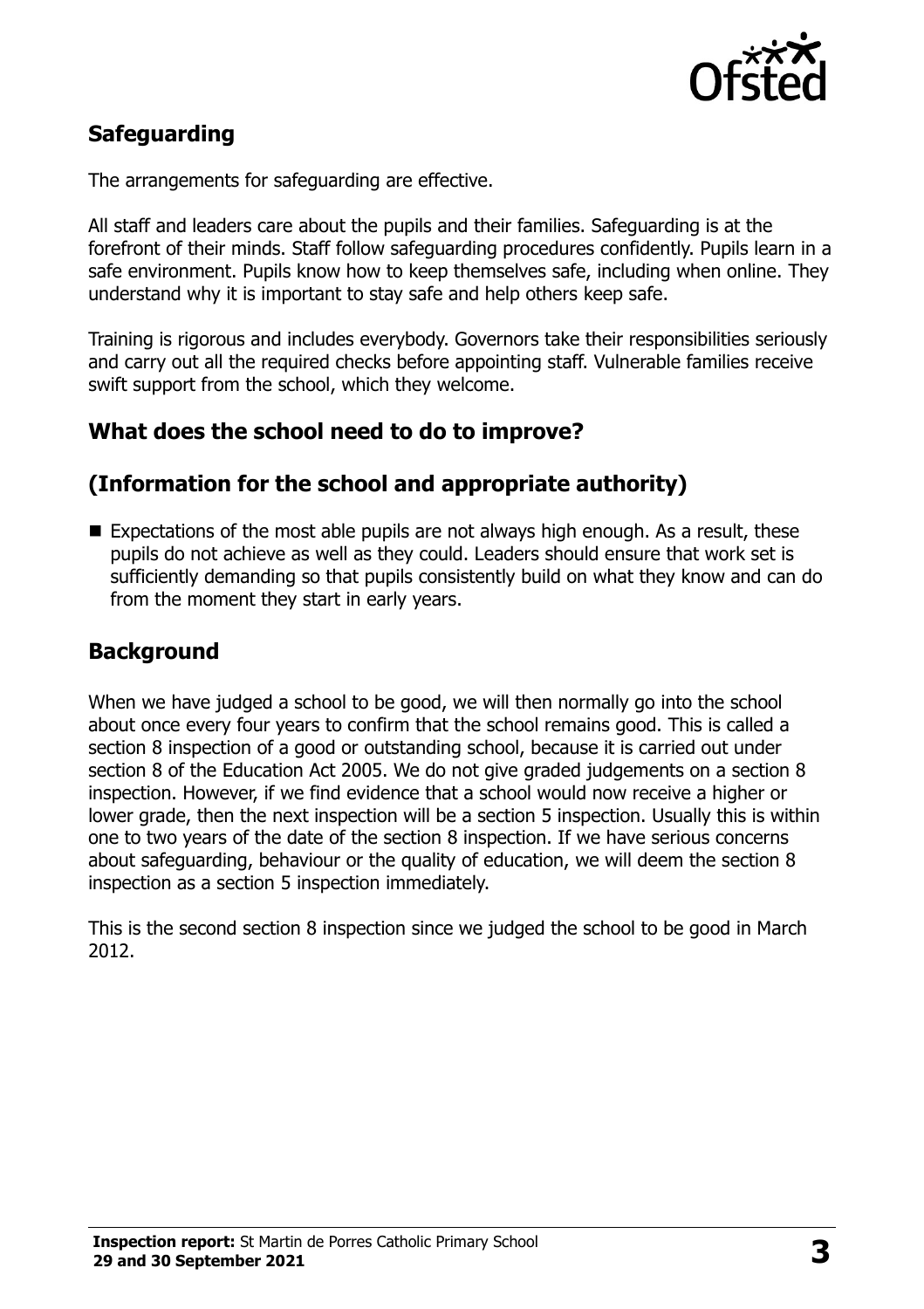

### **How can I feed back my views?**

You can use [Ofsted Parent View](https://parentview.ofsted.gov.uk/) to give Ofsted your opinion on your child's school, or to find out what other parents and carers think. We use information from Ofsted Parent View when deciding which schools to inspect, when to inspect them and as part of their inspection.

The Department for Education has further [guidance](http://www.gov.uk/complain-about-school) on how to complain about a school.

If you are the school and you are not happy with the inspection or the report, you can [complain to Ofsted.](https://www.gov.uk/complain-ofsted-report)

#### **Further information**

You can search for [published performance information](http://www.compare-school-performance.service.gov.uk/) about the school.

In the report, '[disadvantaged pupils](http://www.gov.uk/guidance/pupil-premium-information-for-schools-and-alternative-provision-settings)' refers to those pupils who attract government pupil premium funding: pupils claiming free school meals at any point in the last six years and pupils in care or who left care through adoption or another formal route.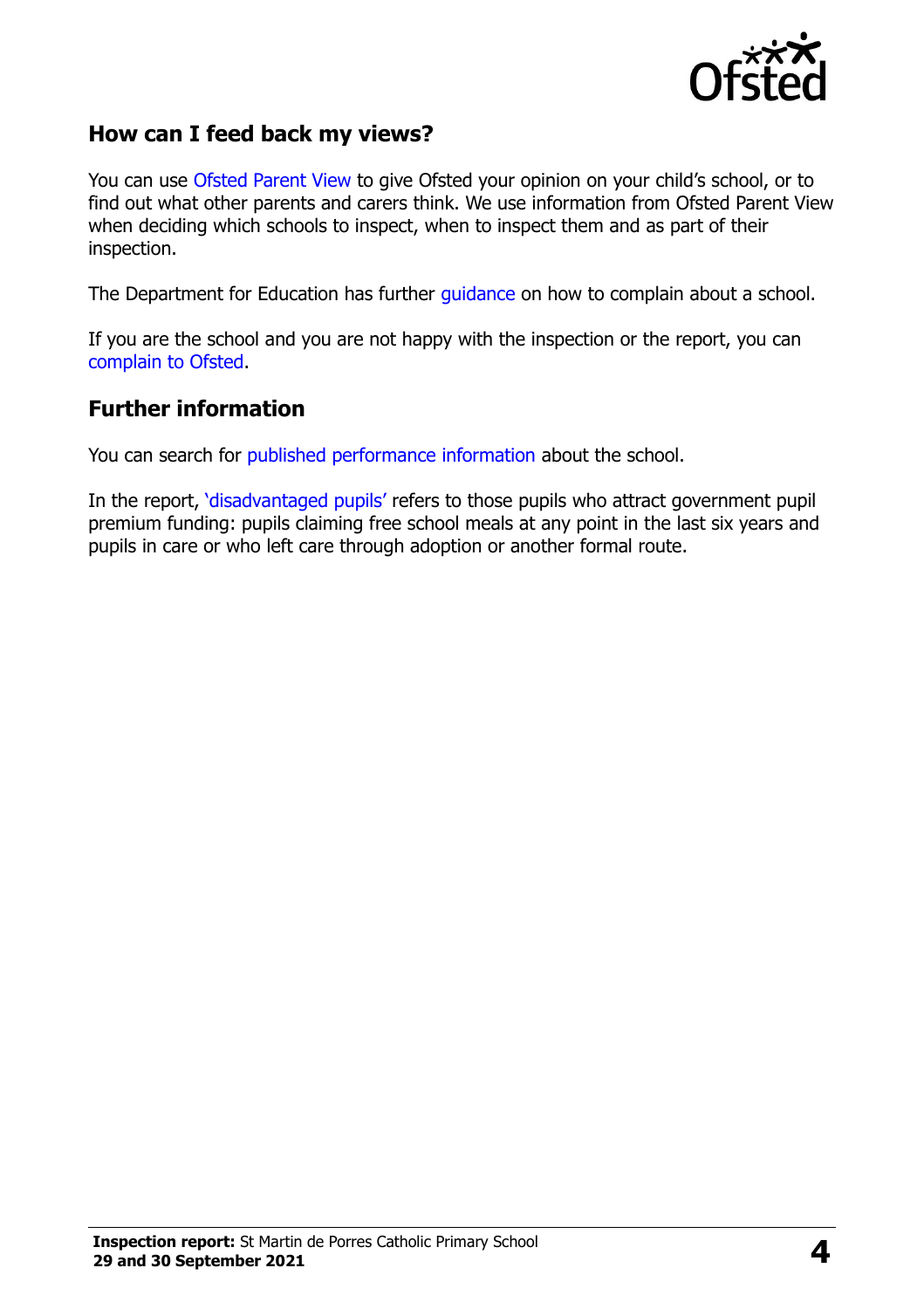

# **School details**

| Unique reference number             | 103467                                                                  |
|-------------------------------------|-------------------------------------------------------------------------|
| <b>Local authority</b>              | Birmingham                                                              |
| <b>Inspection number</b>            | 10200279                                                                |
| <b>Type of school</b>               | Primary                                                                 |
| <b>School category</b>              | Voluntary aided                                                         |
| Age range of pupils                 | 4 to 11                                                                 |
| <b>Gender of pupils</b>             | Mixed                                                                   |
| Number of pupils on the school roll | 205                                                                     |
| <b>Appropriate authority</b>        | The governing body                                                      |
| <b>Chair of governing body</b>      | Chris Packham                                                           |
| <b>Headteacher</b>                  | Kathleen Laird (Co-Headteacher)<br>Siobhan Braithwaite (Co-Headteacher) |
| <b>Website</b>                      | www.stmartindeporres.org.uk/                                            |
| Date of previous inspection         |                                                                         |

### **Information about this school**

- The school is a Catholic school. It was inspected by the Archdiocese of Birmingham under section 48 in May 2017.
- The two interim headteachers were appointed in April 2021.

# **Information about this inspection**

- This was the first routine inspection the school received since the COVID-19 pandemic began. The inspector discussed the impact of the pandemic with school leaders and has taken that into account in her evaluation.
- The inspector met with the two interim headteachers, other leaders within the school and teaching and non-teaching staff. She also met with the chair, vice-chair and four members of the governing body. She had a telephone conversation with a representative of the archdiocese.
- The inspector met with key staff responsible for safeguarding and checked the single central record and procedures for the recruitment of staff. She discussed procedures and policies relating to safeguarding and the welfare of pupils.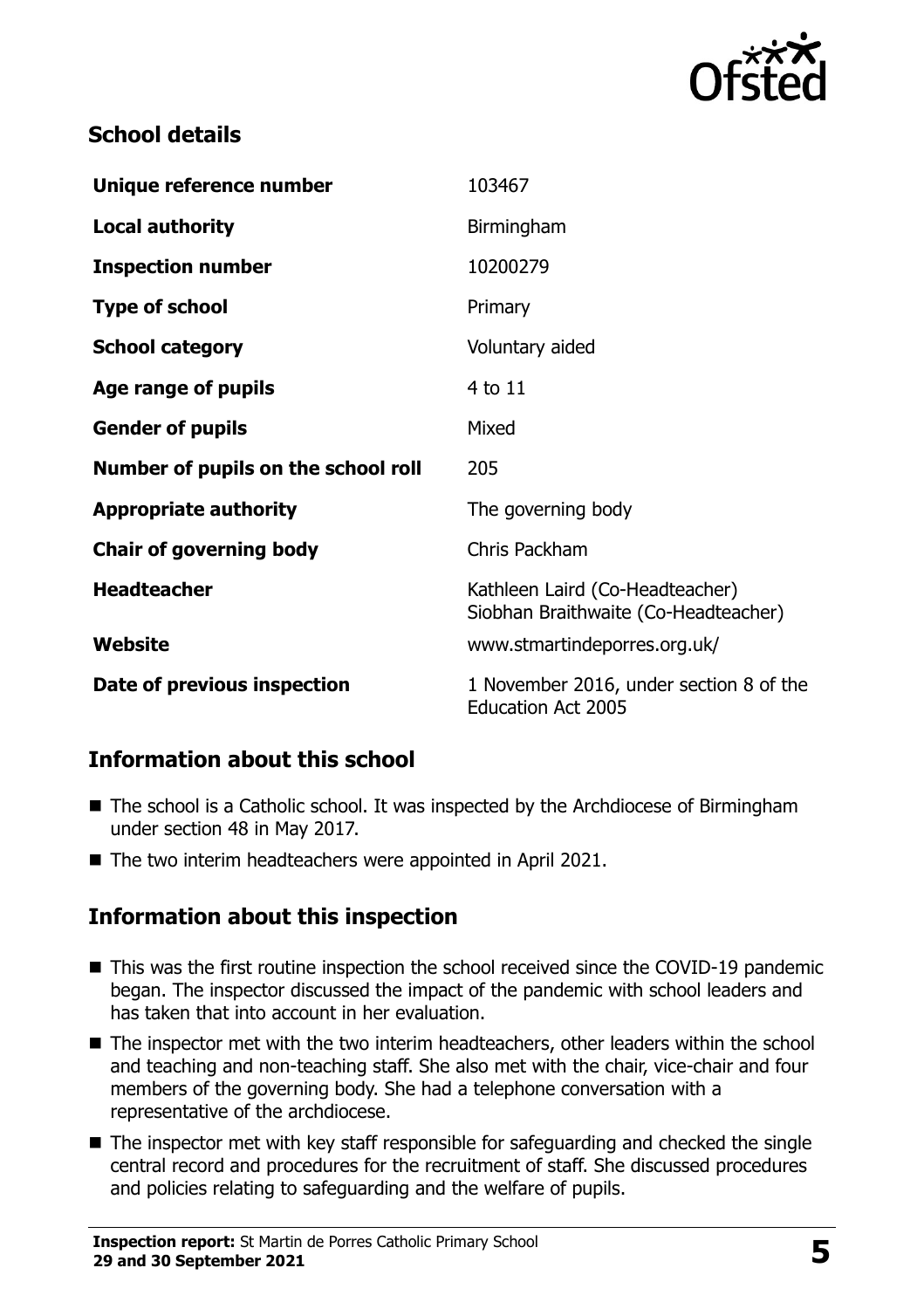

- Subjects inspected in depth as part of this inspection were reading, mathematics and art. The inspector visited lessons with senior leaders, looked at pupils' work and met with pupils and staff from these lessons. She observed phonics teaching in Reception and Years 1 and 2 and observed pupils read. She also met with the school council to hear their views of the school.
- The inspector watched pupils' behaviour in class and at other times during the day. She spoke to parents, staff and pupils about behaviour.
- The inspector spoke with parents at the end of the school day. She considered the responses to Ofsted Parent View and the Ofsted Parent View free-text responses. There were no responses to the pupil questionnaire or the staff online questionnaire.
- The inspector studied the school's website and public information.

#### **Inspection team**

Tina Willmott, lead inspector Ofsted Inspector